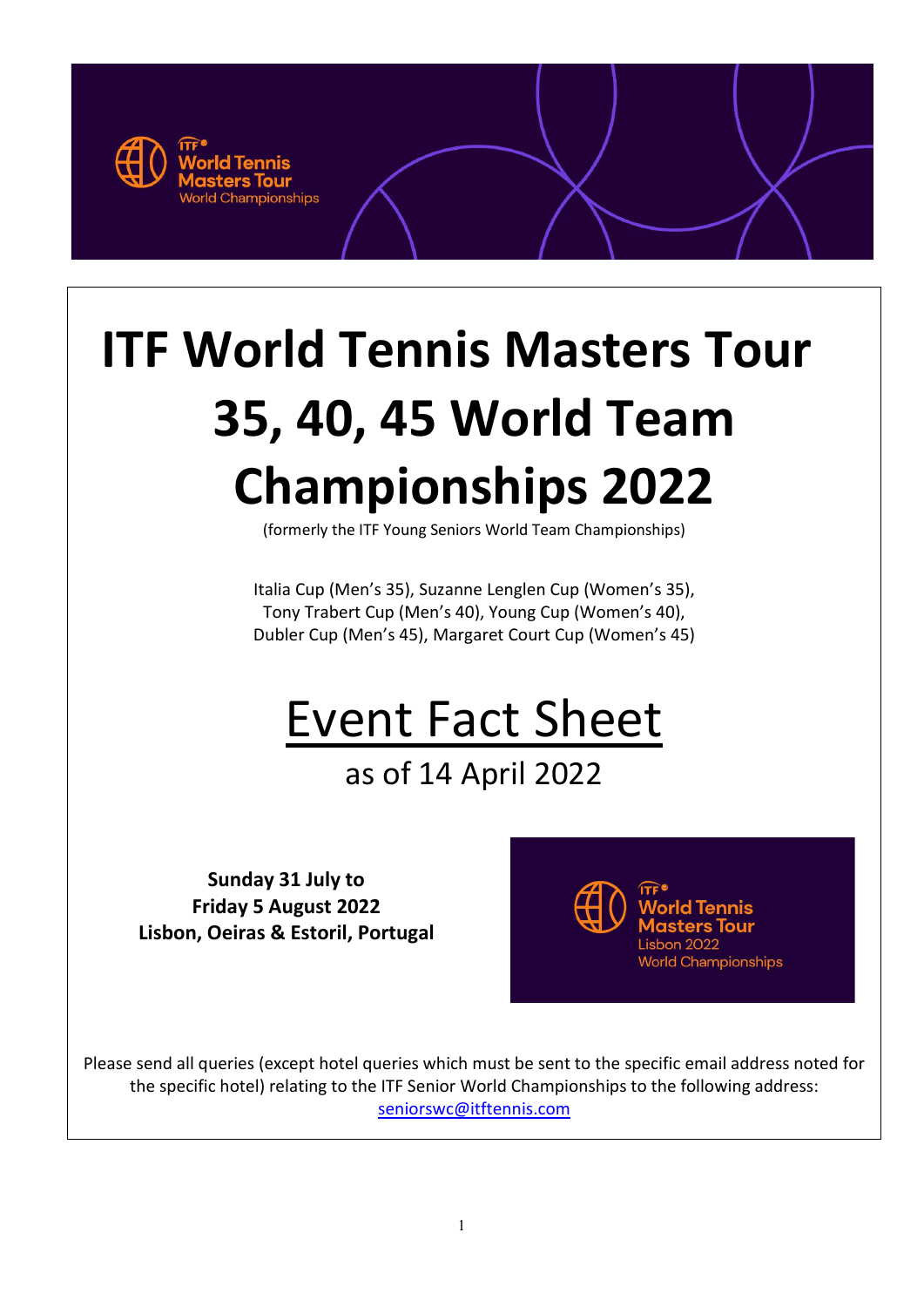

### **Tournament Dates**

| <b>Team Entry Deadline:</b>                                | Monday 23 May 2022                    |
|------------------------------------------------------------|---------------------------------------|
| <b>Player Nomination Deadline:</b>                         | Monday 20 June 2022                   |
| Captains Meetings & Opening Ceremony Saturday 30 July 2022 |                                       |
| <b>Team Competition Dates:</b>                             | Sunday 31 July - Friday 5 August 2022 |
| <b>Finals:</b>                                             | Friday 5 August 2022*                 |

All teams and players must be ready and able to play throughout the entire tournament, including the full duration of Friday 5 August 2022. **No team/player should book travel to leave until 6 August 2022**.

# **Tournament Event Dates**

**Captains Meetings When:** Saturday 30 July 2022 at CDN Jamor (from 13.00pm)

Separate meetings will take place for specific age groups and/or genders based on the final entry. Specific times will be communicated to Captains a minimum of 10 days prior.

Captains' meetings are open to Team Captains only unless a request is submitted to bring an additional team member to act as an interpreter.

**Opening Ceremony** When: Saturday 30 July 2022 at CDN Jamor (from 16.30pm)

All team members should be on site for the opening ceremony in their nation's tennis wear (tracksuit or tennis outfit). Full details will be shared with Team Captains in advance of the day.

**Official Team Dinner: When:** 19.30pm on Wednesday 3 August 2022 **Where:** [Estufa Fria Gardens, Parque Eduardo VII, 1070-051 Lisboa](https://informacoeseservicos.lisboa.pt/contactos/diretorio-da-cidade/estufa-fria-de-lisboa)

Free of charge for all Team Players – Accompanying Guests – 30 Euros.

Tickets for Accompanying Guests will be available until (to be confirmed). These can be purchased at the captains meeting and tournament welcome desk. Payment is required in Cash (ATM machine on site) Further details will be provided for the above events and any additional events scheduled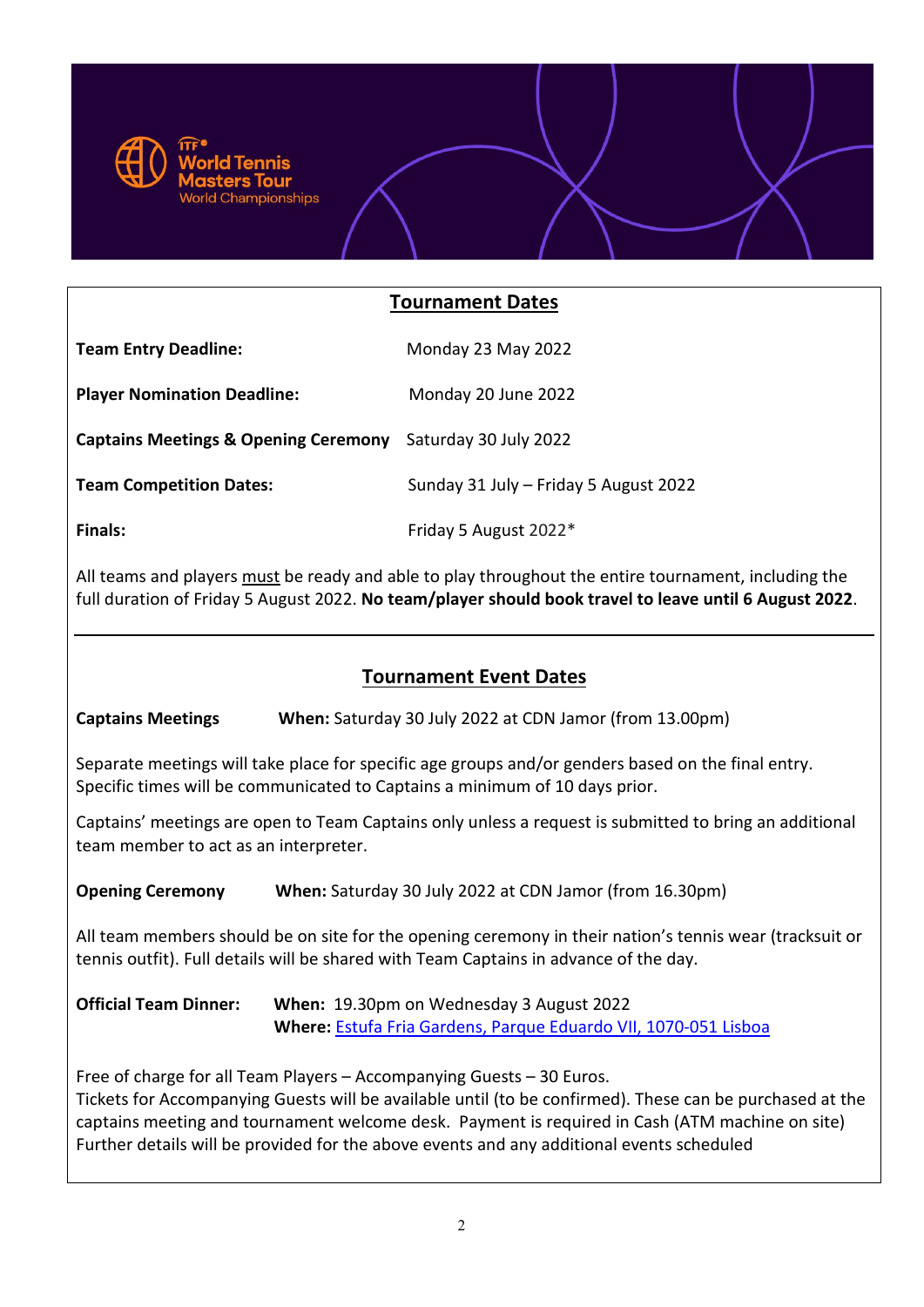

# **Venues and Court Surface:**

**All Cups will be played on Red Clay Courts at the following venues:**

**[CDN Jamor \(Estádio](http://jamor.ipdj.pt/index.php?lang=pt&s=white&pid=9&title=centro_de_treino_de_tenis&ppid=1) Nacional) (24 Courts)** Centro Desportivo Nacional Jamor – Instalações de Ténis 1495-751 Cruz Quebrada, Oeiras

**[Club Internacional de Foot-Ball](http://www.cif.org.pt/instalacoes) (8 Courts)** Estádio Pinto Basto, Av. dos Bombeiros, Caramão da Ajuda, 1400-036 Lisboa

**[Clube Ténis, Estoril](http://ctestoril.pt/) (8 Courts)** Avenida Condes Barcelona, 2765-470, Estoril

> Click on the link below to view tennis venues, hotels, and team dinner venue: **[All locations associated with ITF WTMT 35, 40, 45 World Team Championships](https://drive.google.com/open?id=1rHCxEEoKFIQFM-0qKGRp74SYoE0TPCj6&usp=sharing)**

**The primary venue for each Cup is listed below:** 

#### **CDN Jamor (Estádio Nacional)**

Women' 35 Cup – Suzanne Lenglen Cup, Women' 40 Cup – Young Cup, Men' 35 Cup – Italia Cup, and Men' 40 Cup – Tony Trabert Cup

**Club Internacional de Foot-Ball** Men' 45 Cup – Dubler Cup

**Clube Ténis Estoril**  Women' 45 Cup – Margaret Court Cup

**Please note the proposed venues for each cup are provisional and subject to change when final entries are known after the player nomination deadline. Teams may be required to play at more than one venue during the week, as decided by the event referee.** 

Official transport will be provided from specific official hotels to specific tournament venues. Please refer the Hotel Information document for more details.

If required due to a large entry, an afternoon session will take place at CDN Jamor with team matches starting not before 13.00pm. There will be no afternoon session at Clube Ténis Estoril or Club Internacional de Foot-Ball. Any afternoon match will be scheduled to take place at CDN Jamor.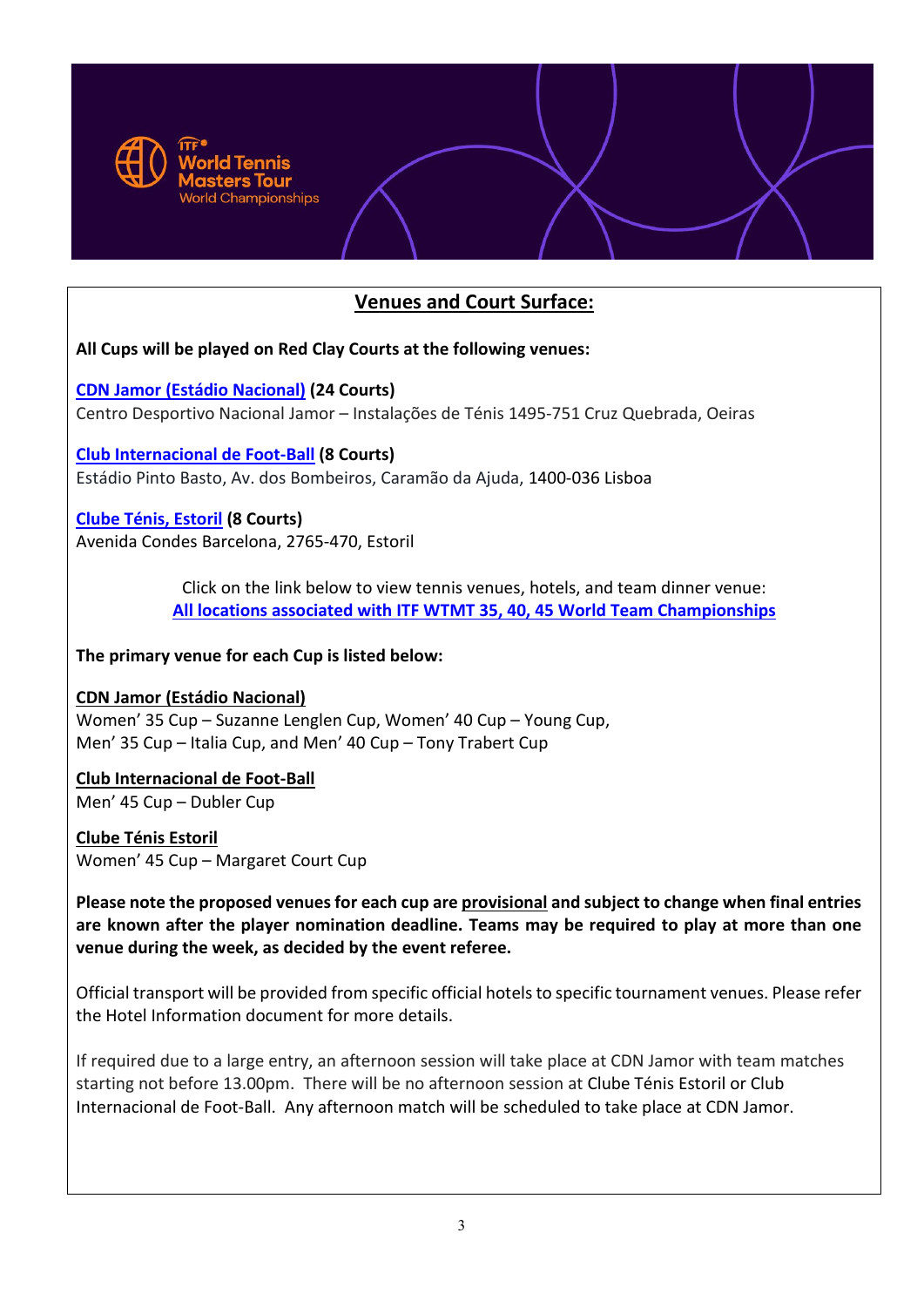

# **Draw & Scoring Format**

**Draw Format:** Teams will be drawn into Round Robin groups that will be played on Sunday, Monday, and Tuesday. Additional matches, including the Quarter Finals, Semi Finals and Finals will be played on Wednesday, Thursday, and Friday. Teams must be available to play on all days.

Morning and Afternoon matches may be scheduled due to the possibility of more matches per day than courts available. Lights may be used for matches that conclude in the evening.

**Scheduling & Courts:** Each tie will consist of 2 singles and 1 doubles match. Doubles matches must be played in all round-robin groups regardless of the score after singles.

Each tie will be played on 1 court only. However, if a tie between two teams starts does not start it's first match before 15.00pm, the Referee reserves the right to play both singles matches concurrently on 2 closely located courts. It may be necessary to play a doubles match on a different court to the court that the singles matches were played on.

**Tournament Ball:** [Wilson Roland Garros All Court](https://www.wilson.com/en-gb/product/roland-garros-all-court-4-ball-can-wr8206200e#colors=63577)

**Singles Scoring Format:** Best of 3 tie-break sets in all singles matches

**Doubles Scoring Format:** Best of 3 tie-break sets in all round robin matches, main draw Quarter Finals, Semi Finals, Final and 3rd/4th playoff.

Doubles played Wednesday onwards that do not impact medal positions, or where the score is 2-0 after singles shall be played as 2 tie-break sets and 10-point match tie break.

**Order of Play:** Order of Play and Practice times during the tournament week will be confirmed at the Captains meeting and communicated during the week online and at all official hotels.

#### **Practice Courts**

**Practice Courts: When:** Friday 29 July & Saturday 30 July\*

**Where:** CDN Jamor only on 29 July. All venues from 9am-3pm on 30 July.

\*Further details of the process to book practice courts will be provided after the nomination deadline. \*It may also be possible to practice earlier than Friday 29 July, however this may incur a charge.

**Practice Balls:** Practice balls will be provided for a small refundable deposit subject to the balls being returned within 48 hours.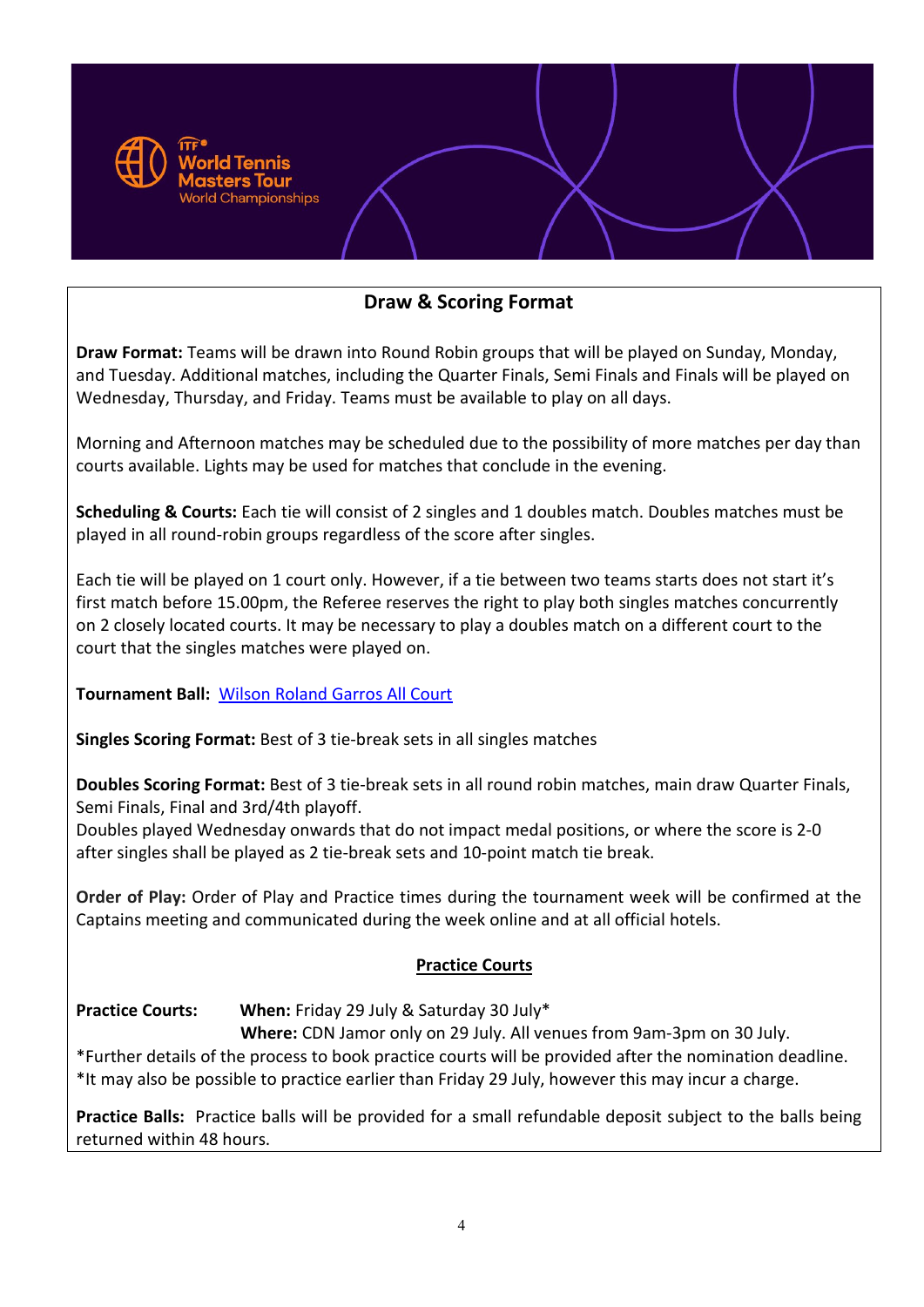

# **Official Hotel Accommodation**

**HOTEL 1** (available for duration of Team & Individual Championships) **[Hotel Vila Galé Ópera](https://www.vilagale.com/en/hotels/lisbon-coast/vila-gale-opera?gclid=Cj0KCQiAwc7jBRD8ARIsAKSUBHJJVrGrTGY4GKCslWpUFv8dLu7k4sVv2CgHo_6Q4bhQu0X1T00UIuQaAtPmEALw_wcB)** Travessa Conde da Ponte, 1300 – 141, Lisboa, Portugal

#### **Hotel Room Prices:**

Single room - 87,00€/night Twin room - 92,00€/night Breakfast is included in the rate. Tourist tax of 2€ per person per night will apply (not included in the price above). A 3rd bed may be possible in some rooms at an additional 33€/night (125€/night).

#### **ACCOMODATION RESERVATION**

To make your booking, please email [opera.grupos@vilagale.com](mailto:opera.grupos@vilagale.com) confirming A/C Teresa Barros and quote "**ITF/WYSC2022"** to access the special rates for the ITF World Championships. Please clearly state your arrival date, check out date, number of rooms required, and room type required in your email. The hotel contact for the ITF at Hotel Vila Galé Ópera is Teresa Barros.

Confirmation of your booking including cost will be recieved by email. Depending on the number of rooms required and length of stay, prepayment may be required via a secured link.

Please note that replies to your email will take place Monday – Friday. Emails received outside of these times will not be accessed until the next working day.

A further hotel similar standard to the Hotel Vila Galé Ópera will be added once rooms in the Hotel Vila Galé Ópera are near to selling out. **Please note that we expect these to be slightly more expensive than the rates guaranteeed at the Hotel Vila Galé Ópera.**

**HOTEL 2** (available for duration of Team & Individual Championships) **[Epic Sana Lisboa Hotel 5\\*](http://lisboa.epic.sanahotels.com/en)** Avenida Engenheiro Duarte Pacheco 15, 1070-100, Lisboa

#### **Hotel Room Prices:**

Single Deluxe – 160,00€/night Double/Twin Deluxe 185€/night Single Premium – 220,00€/night Doubles/Twin Premium 245€/night Suite (single) 460,00€/night Suite (double) – 485,00€/night Tourist tax is 2 Euros per person per night (not included in the price above)

The Epic Sana Hotel is a 5\* hotel. The rates that have been guaranteed at this hotel are very competitive. Click on the following link to reserve your hotel accomodation at Epic Sana Lisboa Hotel 5\* [https://reservations.travelclick.com/100224?RatePlanId=6075245](https://protect-eu.mimecast.com/s/oQ7ACW6wDf5xL8Gf6CvYl?domain=reservations.travelclick.com) and use the promo code **ITF22**

For queries regarding Epic Sana, please contact Susana Perdomo [susana.perdomo@sanahotels.com](mailto:susana.perdomo@sanahotels.com)